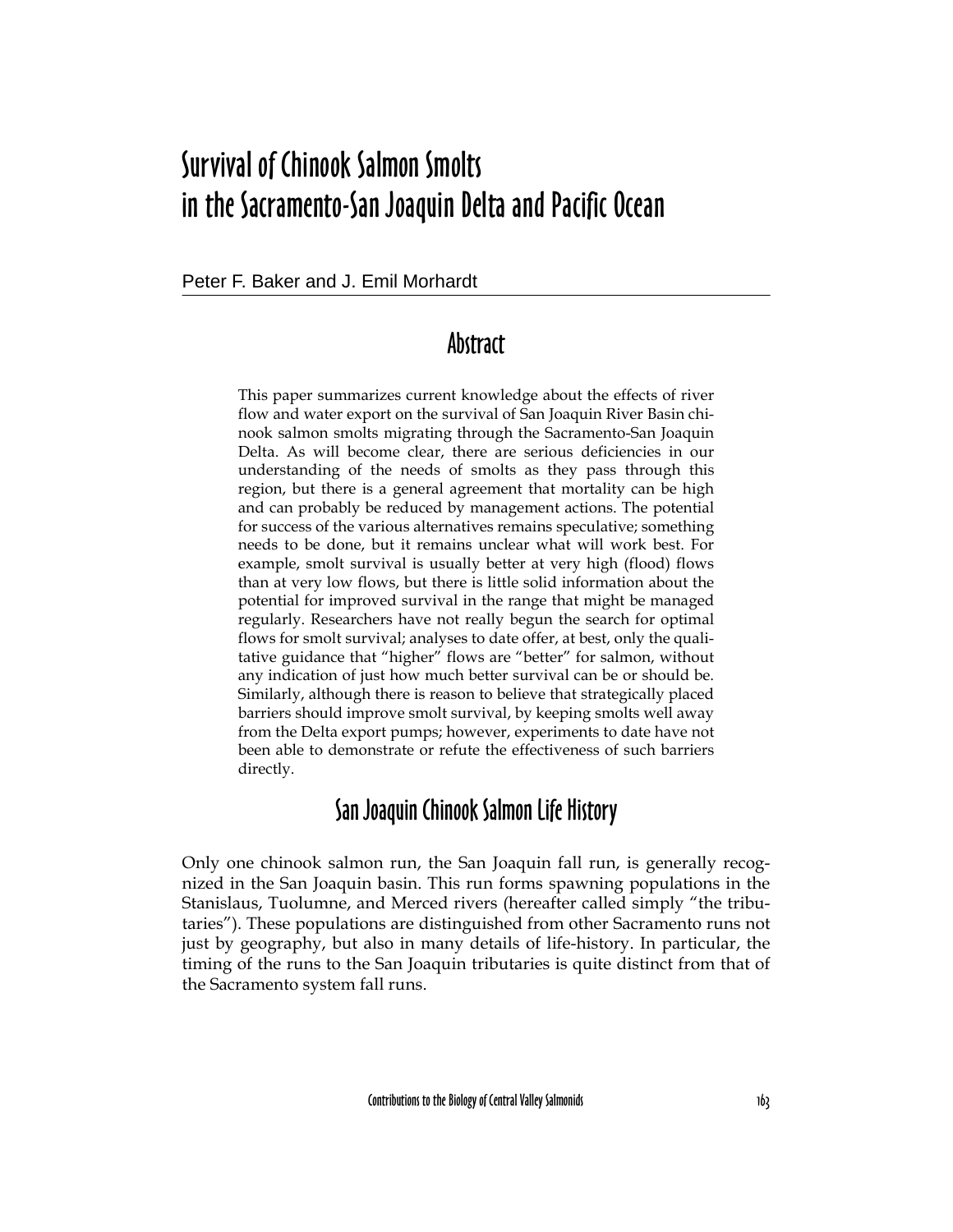

**Figure 1 Schematic life history of San Joaquin fall-run chinook salmon.** Salmon are vulnerable to export effects during upstream passage through the Delta as spawners, during emigration as smolts or yearlings, and as fry rearing in the Delta.

The life-history pattern of San Joaquin River chinook salmon is shown schematically in Figure 1. Adult chinook salmon typically migrate into the Stanislaus, Tuolumne, and Merced rivers as two-, three-, and four-year-olds. The age composition of the run varies considerably from year to year, but overall about half the migrants are three-year-olds, the remainder divided fairly evenly between two- and four-year-olds. Two-year-olds are disproportionately male, and are often reported separately as jacks, although the percentage of two-year-olds which are female is much higher for the San Joaquin runs than for other chinook salmon stocks, and such females contribute significantly to production in some years. The upstream migrants are collectively called the year's escapement.

The spawning run typically extends from October through December, with the bulk of the run appearing in the tributaries in November. Spawners are occasionally seen in September and are frequently reported in small numbers in January. They begin to construct nests, called redds, and spawn as soon as they arrive in the spawning reaches of the tributaries. Females defend their redds for seven to ten days after spawning. All adults die after spawning.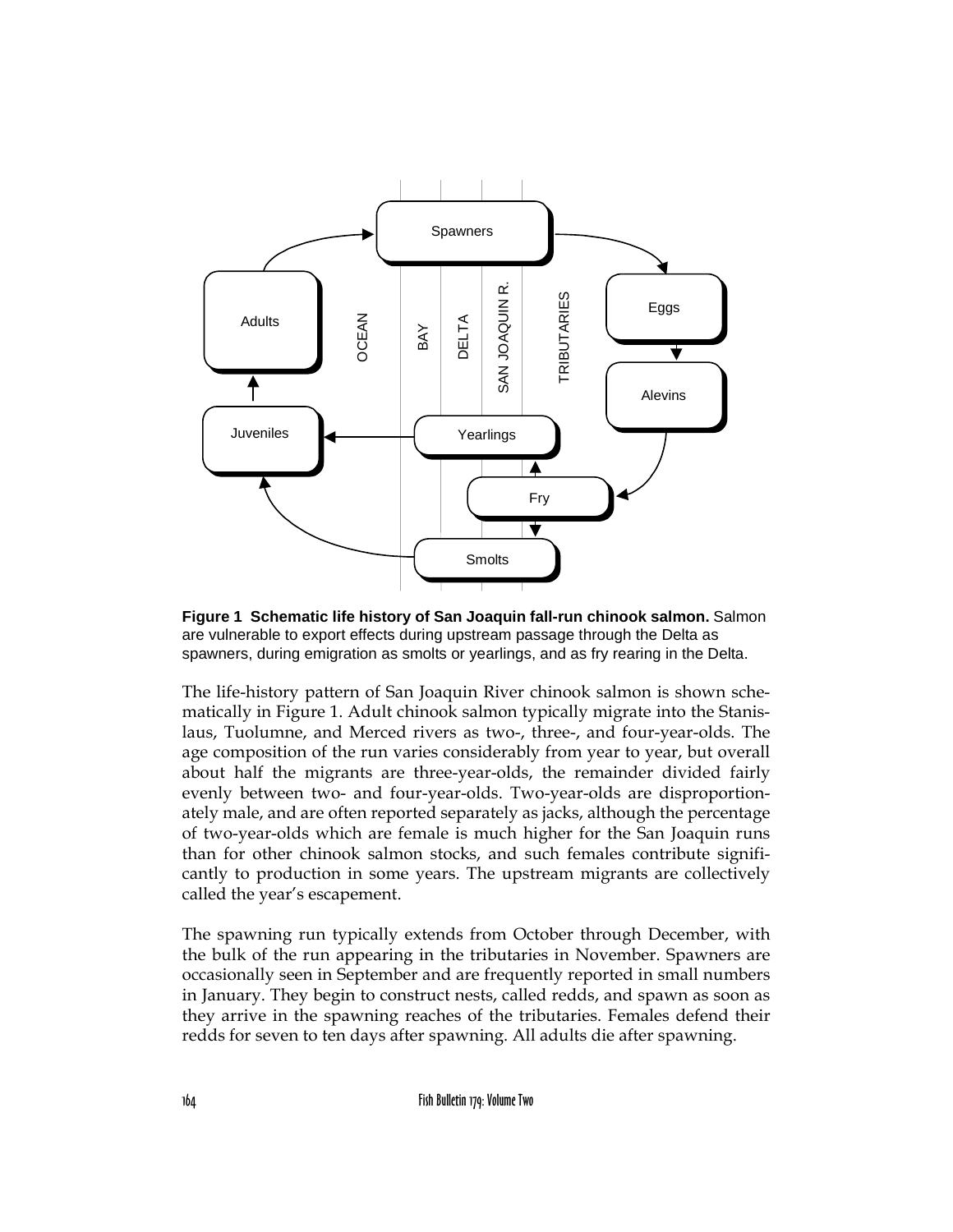

**Figure 2 Representative numbers of individuals occurring in different life stages of a typical San Joaquin Basin cohort of chinook salmon.** Estimates are derived from average numbers estimated by the EACH dynamic simulation population model.

The development of an idealized cohort over its lifetime is shown in Figure 2. The young fish emerge from the redds as fry from late December through April, with most emerging in February. Some fry soon migrate downstream into the San Joaquin River and the Delta, or are involuntarily displaced from the tributaries by high flows; whether such fry survive to contribute significantly to the total production is not known.

Most fry remain in the tributaries until spring, when they undergo smoltification, a set of physiological changes preparing them for ocean life, and begin their seaward migration. The smolt emigration peaks in April and May, but can extend from late February through June. Some fry do not join the spring emigration, but instead remain in the tributaries over the summer, emigrating in October and November as yearlings. Conditions in the tributaries for summer rearing have been highly variable until recently, however, and is not clear how important these fish have been to total San Joaquin Basin production.

Emigrating smolts experience considerable mortality in the lower reaches of the tributaries, the San Joaquin River, the Delta and San Francisco Bay, and during the first year of ocean life. Smolt mortality in the San Joaquin Delta, in particular, is known to be quite high in most years, and has become a principal focus of efforts to enhance San Joaquin salmon populations: this paper deals primarily with this issue.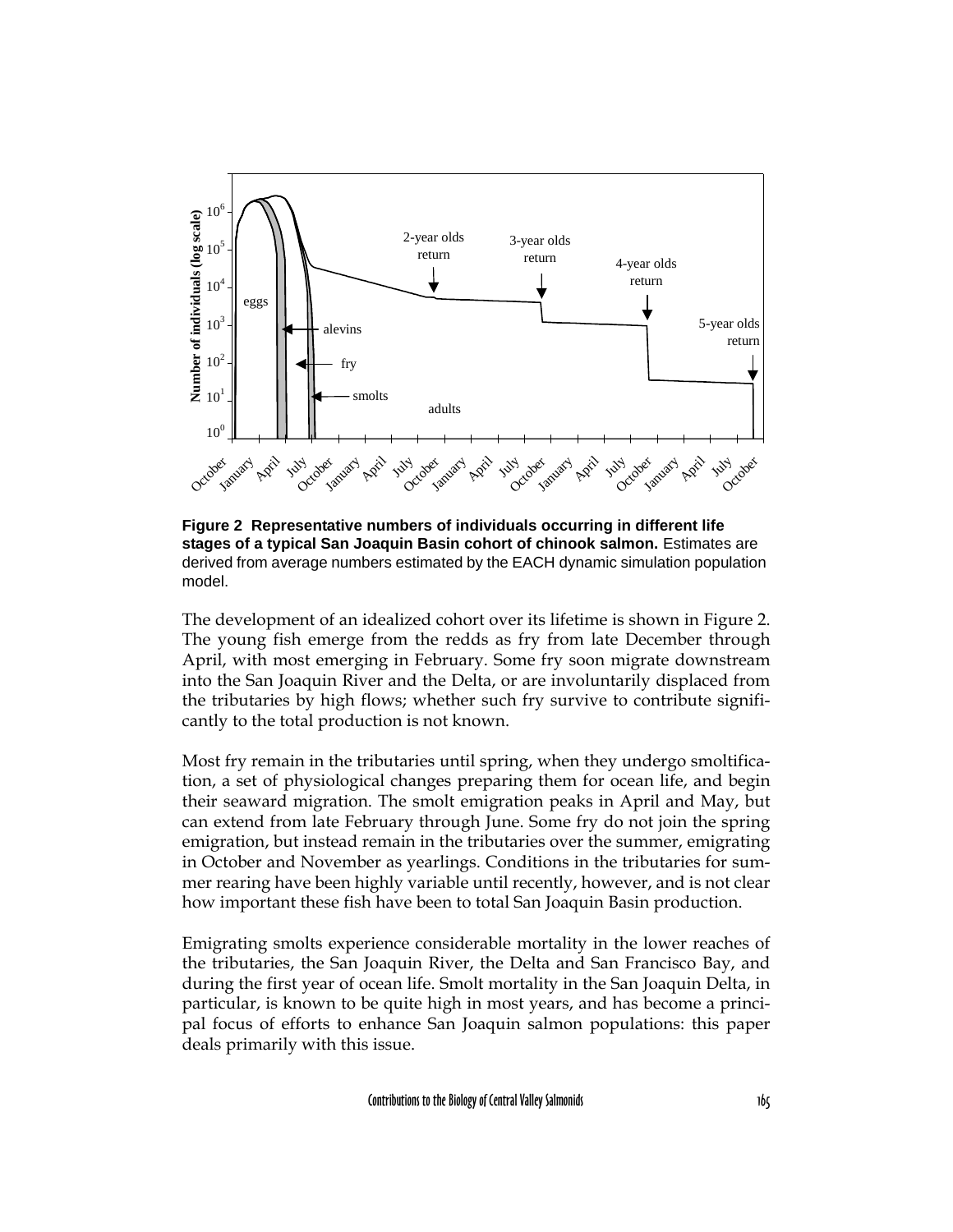Figure 2 illustrates the relative numbers of a typical cohort over the course of its life cycle based on average results from the EACH dynamic population simulation model (EA 1991). A few million eggs are produced in an average year. By the time the developing smolts reach the ocean, their number is reduced by two orders of magnitude. Comparatively minor improvements to survival in these early life stages can greatly improve the numbers of returning adults.

## Sources of Information About Smolt Survival

Because of their complex life history, chinook salmon fall under multiple regulatory jurisdictions over their lifetimes. They are studied by many agencies; although there are many exceptions and much interagency coordination, the general tendency is for the California Department of Fish and Game (DFG) to study chinook salmon in the upstream tributaries, the U.S. Fish and Wildlife Service (USFWS) in the Delta, and the National Marine Fisheries Service (NMFS) in the ocean. The DFG's Region 4 annual reports are an important source of information about all stages of San Joaquin Basin salmon from spawning escapement to smolts in the San Joaquin River. The annual reports of the USFWS' Sacramento-San Joaquin Estuary Fishery Resource Office are a principal source of information about smolt survival in the Delta.

Since 1970, research activity by the State and Federal governments into environmental matters in the Delta has been consolidated under the Interagency Ecological Program (IEP). The IEP is a cooperative effort of the DFG, USFWS, NMFS, California Department of Water Resources, State Water Resources Control Board, U.S. Bureau of Reclamation, U.S. Army Corps of Engineers, U.S. Geological Survey, and U.S. Environmental Protection Agency. Activities under the IEP are reported in the quarterly *IEP Newsletter*. Bulk data generated by IEP studies are published electronically and can be accessed at the IEP web site (http://www.iep.water.ca.gov).

Although these are the primary "official" sources of data on San Joaquin salmon, many other entities have conducted studies or published analyses relevant to the needs of salmon in the Delta. Most such material has been presented at the Bay-Delta Hearings, and is part of the Administrative Record for the 1995 Water Quality Control Plan (SWRCB 1995a, 1995b). See also Brandes and McLain (this volume) for additional analyses and another view of survival of Central Valley juvenile salmon moving through the Delta.

#### Coded-wire-tag Releases Release and Recapture Studies

The principal source of information about smolt survival in the Delta is the recovery of coded-wire-tagged salmon. Coded-wire tags (CWTs) are short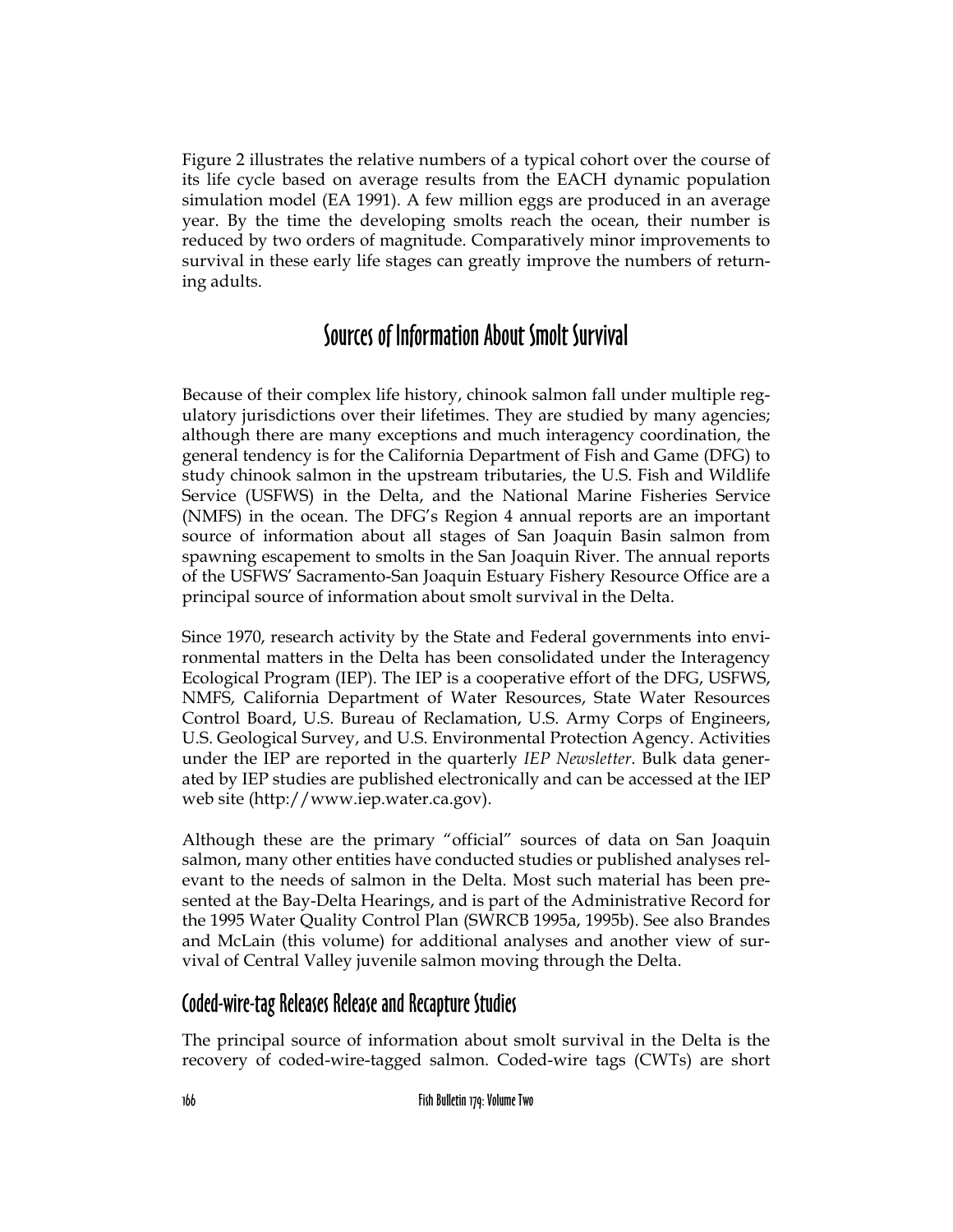lengths of wire, encoded with a group serial number, which are inserted into the heads of the salmon. These tags are not visible externally, so tagged fish also have their adipose fins clipped for recognition. Normally, fish bearing the same tag number are released at the same time and place, although in the past, tags left over from one experiment were occasionally used in another. Adipose fins do not regenerate, so tagged fish can be identified visually throughout their lives. To read the tag number, however, the fish must be killed.

In principle, all tag recoveries are reported to the Pacific States Marine Fisheries Commission (PSMFC), which maintains the Regional Mark Information System database (RMIS). In practice, the conversion from older, local archives is not complete. Information about all CWT releases, and all information about ocean recoveries, is accessible through RMIS; however, inland recovery data from California are most easily obtained through the DFG or the USFWS, depending on the nature of recovery.

CWT experiments are of two sorts. Most commonly, two or more groups are released at approximately the same time, and treatment effects are estimated by comparing the numbers recovered at downstream locations. It is convenient to refer to these as "paired release" experiments, although more than two groups may be involved. The virtue of this approach is that if the releases are arranged so that both groups reach the recovery locations at approximately the same time, estimates of relative survival between groups can be calculated using only qualitative assumptions about the sampling procedures used. Sometimes it is necessary to estimate absolute, instead of relative, survival, in which case additional information is needed, such as the probability of capture. Such estimates are often referred to as "survival indices" to alert readers to the extra level of uncertainty. The CWT experiments most relevant to San Joaquin salmon issues can be grouped as follows.

Upstream Survival Experiments. In a long-standing series of experiments, CWT groups are released in the Merced, Tuolumne, and Stanislaus rivers to investigate inriver migration and survival. These are always arranged as paired releases; one group is released "upstream" (usually near the passage-blocking dam), and another group is released "downstream" (usually near the mouth) in the same river a few days later. These releases are often further coordinated with releases at Mossdale or Dos Reis, to provide paired-release data for survival in the San Joaquin River between the mouths of the tributaries and the Delta.

Old River-San Joaquin River Survival Experiments. In another long-standing series of experiments, CWT groups are released in the vicinity of the Old River-San Joaquin River split. These are usually arranged as paired releases, groups being released simultaneously in two of the following three locations: Mossdale on the San Joaquin River (upstream of the split), Dos Reis on the San Joaquin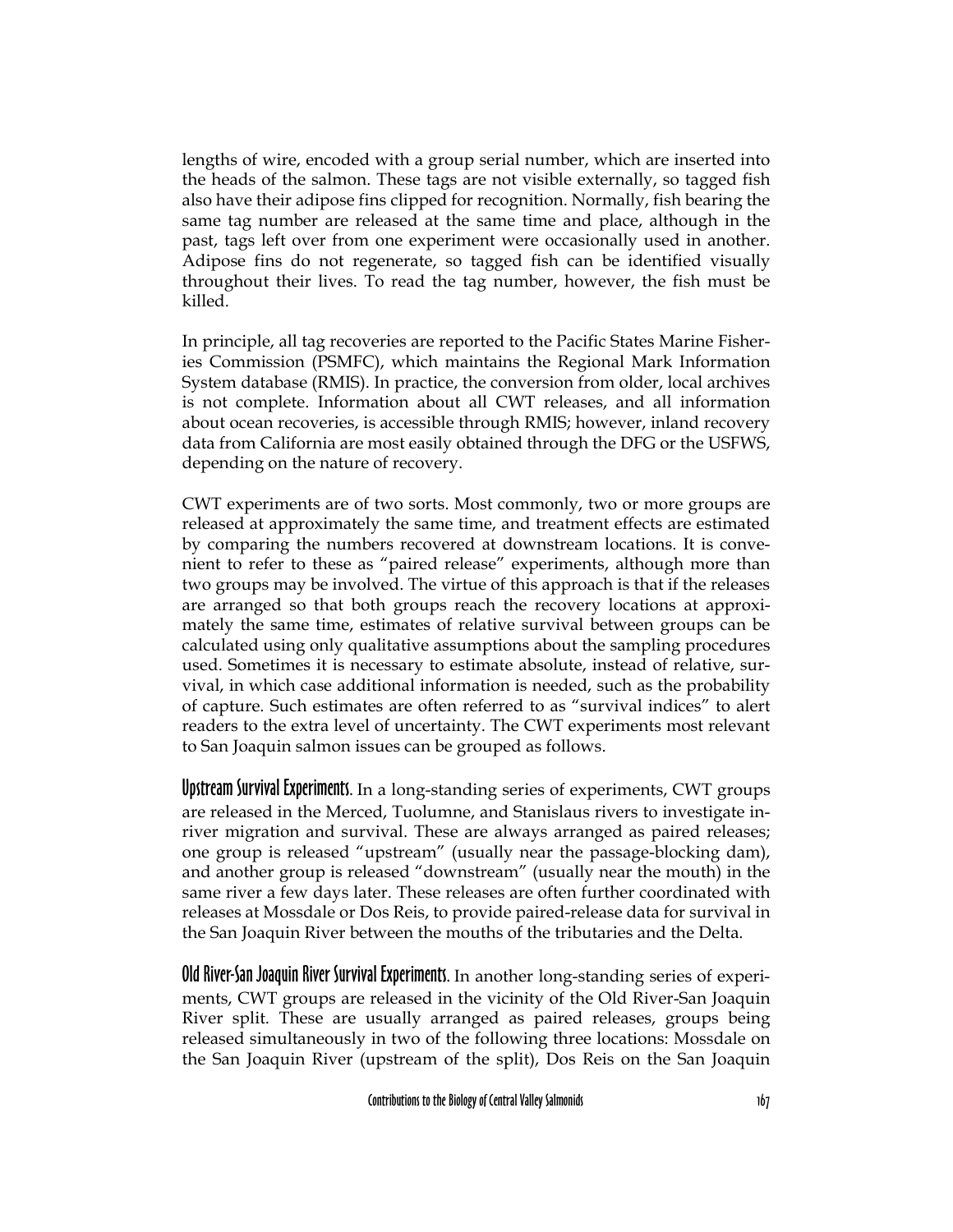River (downstream of the split), and Stewart Road on Old River (downstream of the split). These releases are often further coordinated with releases at Jersey Point.

Lower San Joaquin River Survival Experiments. In 1991, two sequences of CWT releases were made at locations along the San Joaquin River between the head of Old River and Jersey Point: groups were released at Dos Reis (River Mile 50), Buckley Cove (RM39), Empire Tract (RM29), Lower Mokelumne (RM19), and Jersey Point (RM12) on April 15, 16, 17, 18, and 19, respectively, and again at Buckley Cove, Lower Mokelumne, and Jersey Point on May 6, 9, and 13, respectively.

Interior South Delta Survival Experiments. In many years CWT groups are released in Old River at Palm Tract. These are usually coordinated with releases at Stewart Road on Old River or at Mossdale on the San Joaquin River.

#### Trawl Surveys

Since 1978, as part of IEP, the USFWS has monitored the relative abundance of chinook salmon smolts emigrating from the Central Valley with mid-water trawl surveys at Chipps Island. The sampling effort varies over course of the season, but during the peak of the emigration season is typically at its maximum level of ten 20-minute trawls per day, seven days per week. Smolts with adipose fin clips are killed and their CWTs are read. The number of smolts captured is expanded to account for the amount of time spent sampling and the ratio of the net width to channel width to form an estimate of absolute abundance. For CWT-bearing smolts, the expanded recovery for each tag group is divided by the number of smolts originally released and reported as a smolt survival index (SSI).

The Chipps Island trawls are of special importance for investigating questions of Delta smolt survival, because this trawl location can be loosely regarded as marking the transition from delta to bay environments, and because data have been gathered quite consistently at this location for two decades. In the spring of 1997, as part of the Vernalis Adaptive Management Plan, a new USFWS trawl survey location was added at Jersey Point on the San Joaquin River, to supplement the Chipps Island data with data more specific to San Joaquin salmon populations.

Since 1989, DFG has conducted similar monitoring in the San Joaquin River near Mossdale Landing County Park, just upstream of the head of Old River. Ten 10-minute trawls are conducted during a five-hour "index" period each day, typically for 5 days each week during the peak of the emigration season. The number of smolts captured is expanded by an efficiency index obtained by experiments in which smolts marked with subcutaneously-injected paint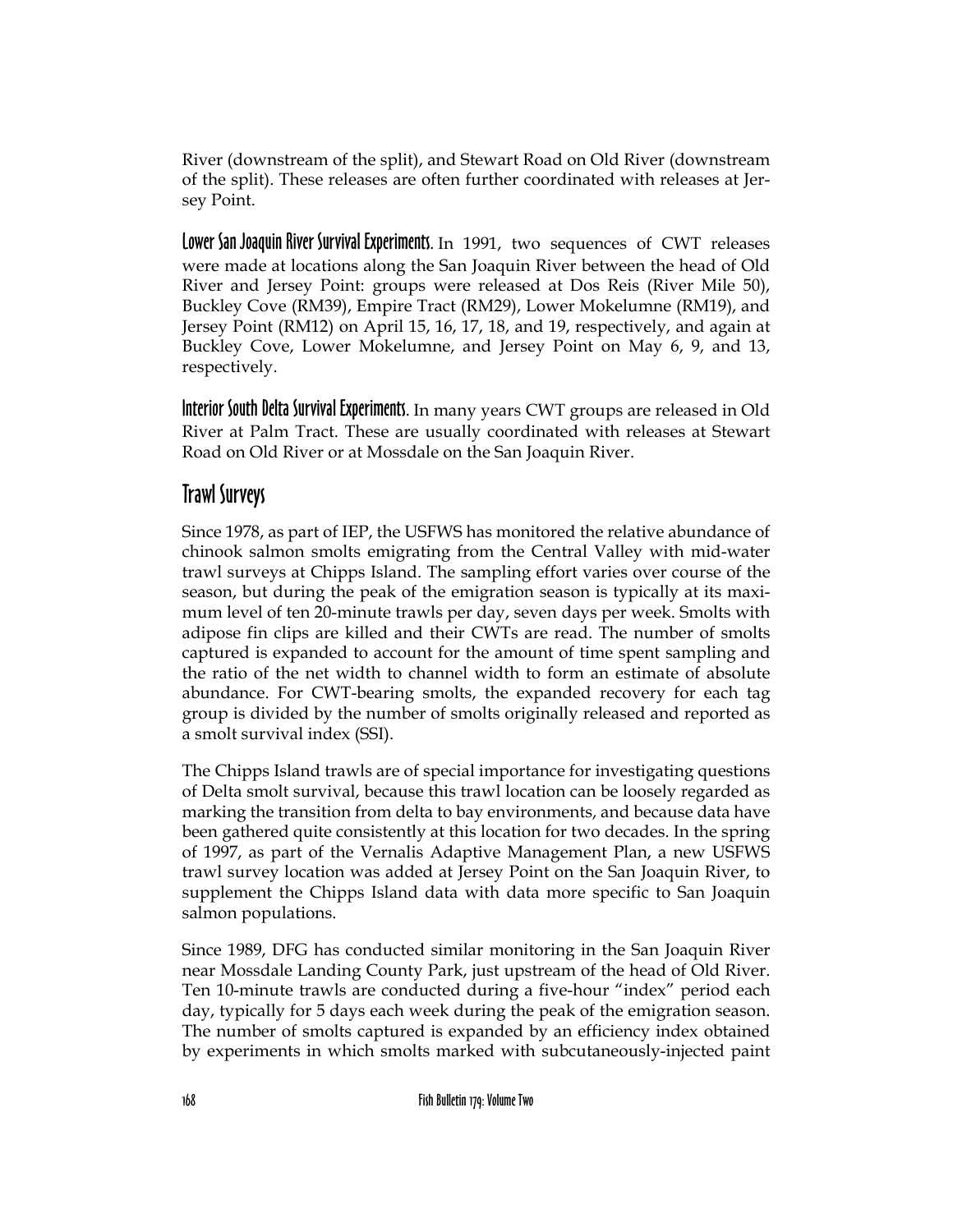are released a short distance upstream of the trawl location. Sampling at this location is expected to become more consistent and intensive in future years.

#### Smolts Captured at the Delta Water Export Pumping Stations

Both the federal government's Central Valley Project (CVP) and California's State Water Project (SWP) export facilities in the South Delta include systems for the salvage of entrained fish: the Tracy Fish Collection Facility at the CVP's Tracy Pumping Plant and the John E. Skinner Fish Protection Facilities at the SWP's Harvey O. Banks Pumping Plant. In both cases, fish entrained at the facility are diverted by screens into a separate system of bypasses and holding tanks, from which they are loaded onto trucks for transport and release at one of two locations at Sherman Island. The salvage facilities are operated by USBR (Tracy) and by DWR and DFG (Skinner).

The salvage release locations are upstream from Chipps Island. Salvaged smolts are therefore vulnerable to recovery in the Chipps Island trawls, creating difficulties in interpreting Chipps Island trawl data: one doesn't know the route of the tagged smolts. Did they arrive through export salvage operations or on their own through Old and Middle rivers?

At both facilities, samples are taken at regular intervals by diverting the entire fish salvage flow into a separate holding tank. All salmonids in each sample are counted and measured, and used to estimate total salvage numbers. Salmon with clipped adipose fin are killed and their tags are read.

In addition to this regular sampling, the entire bypass system is flushed from time to time to remove predators that have taken up residence. A complete census is taken of the fish present, and all tagged smolts are killed and their tags are read.

#### Ocean Recoveries

Chinook salmon from the San Joaquin Basin are captured as adults in the commercial and sport fisheries. Detailed information about ocean recoveries in general, and CWT recoveries in particular, is collected by state, provincial, and federal agencies of the United States and Canada, and maintained by the PSMFC in the RMIS database.

#### Adult Escapement Estimates

From the size of the escapement it is possible to draw inferences about the survival of the adult salmon as smolts. In the San Joaquin Basin, all escapement estimates are based on carcass surveys, or returns to the Merced River Fish Facility, except for a few years in the early 1940s when counting weirs were used.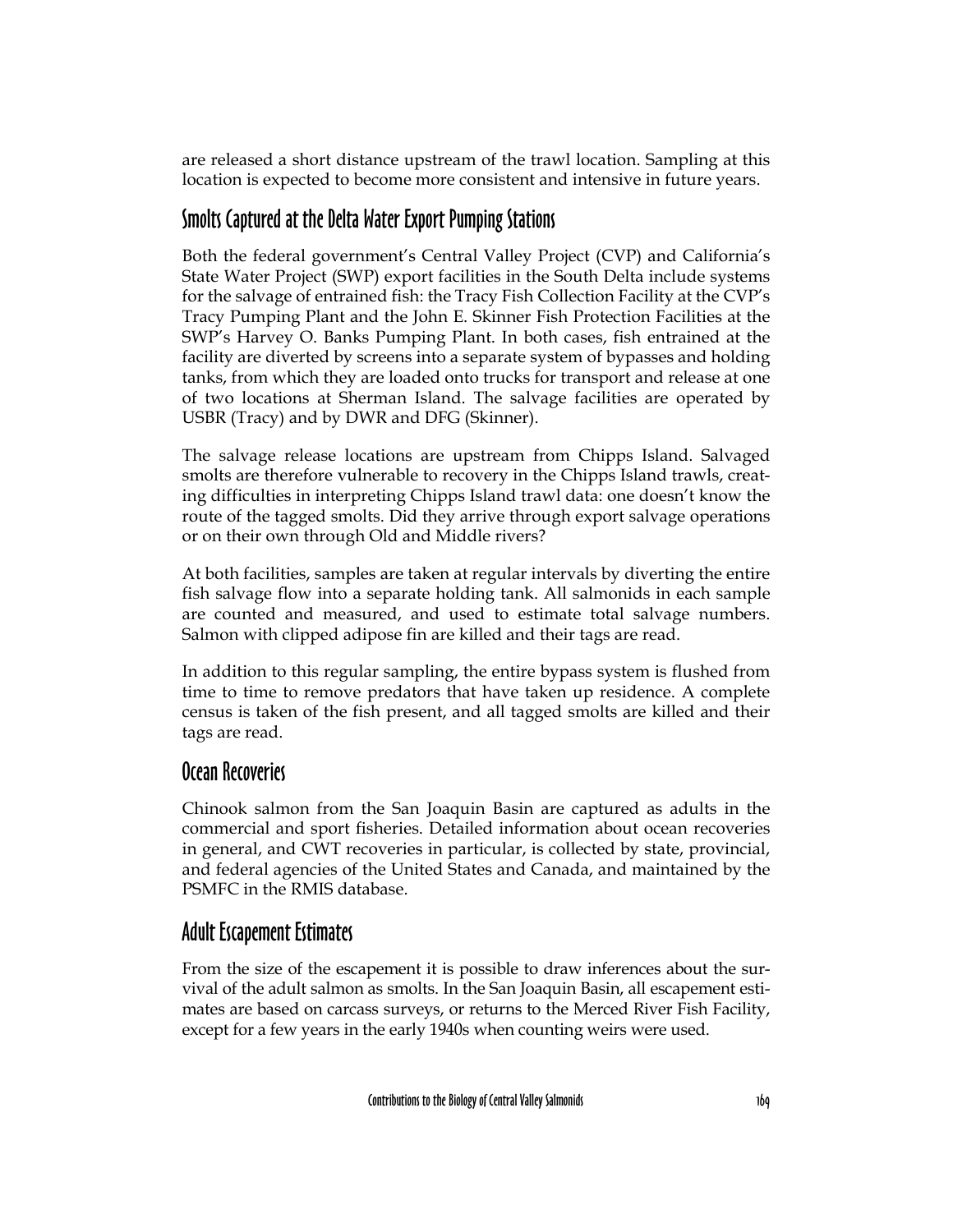## Management and Smolt Survival

Although it is generally recognized that considerable smolt mortality occurs between the mouths of the San Joaquin tributaries and the Delta, this mortality is not usually addressed directly. It is usually assumed that flow requirements upstream (for the benefit of fry and smolts in the tributaries), and downstream (for the benefit of smolts in the Delta), would equally benefit smolts in the San Joaquin River itself.

Smolt survival in the San Joaquin Delta is known to be poor, and there are many factors that could plausibly be manipulated to the benefit of survival. Foremost among these are the "usual suspects" in inland fisheries problems: flows, diversions, and water quality.

#### Flow and Export

As described above, the needs of smolts in the Delta have been studied by releasing large numbers of smolts marked with coded-wire tags upstream of the Delta and recovering them downstream of the Delta (near Chipps Island, in the ocean fisheries, or as returning adults). Researchers relate the observed recoveries to variables like flow and export in an attempt to determine empirical relationships that could be used to guide policy decisions.

This black-box approach, although it ignores the underlying mechanisms causing observed changes in survival, has merit. After all, the ultimate goal is to enhance salmon populations through management. If it could be shown that certain management actions would enhance survival, it would not be necessary to know why they did, or how survival depends on factors outside management control.

Unfortunately, this approach has not been entirely effective in the Sacramento-San Joaquin Delta. Although relationships between Delta smolt survival, flows, and exports have been the subject of investigation for many years, there is surprisingly little agreement on the value of management actions deriving from these relationships.

There are at least three reasons why these experiments have been so unsatisfactory:

- The data sets are small. Only a few points are added by each year's experiments.
- Recapture numbers are generally small, and expansion to survival indices is highly uncertain.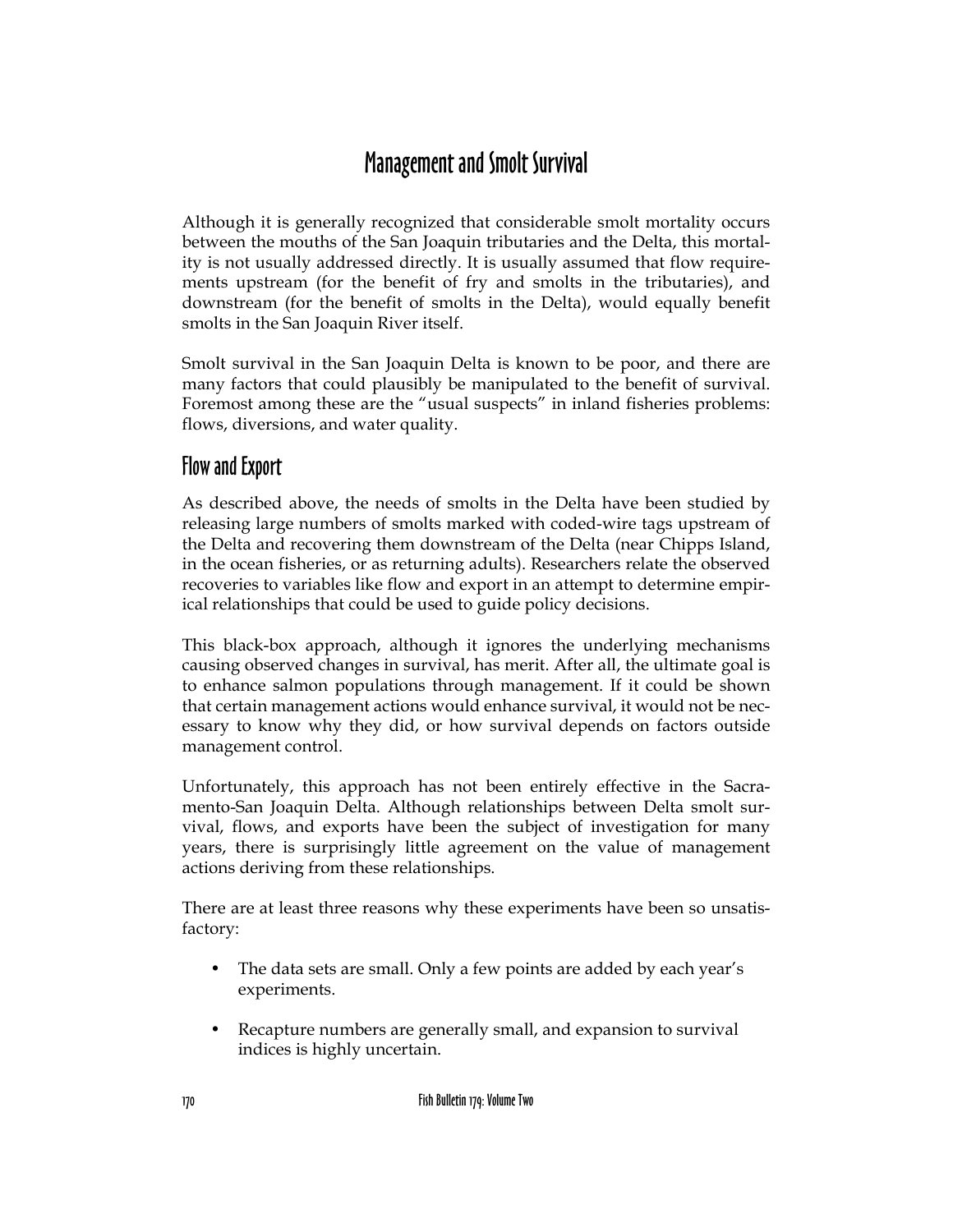Many potentially confounding factors cannot be satisfactorily controlled or taken into account.

The last reason is probably the most fundamental. The South Delta is a complex environment for smolts from the black-box point of view, some factors are simply distractions which contribute a great deal of noise. Increasingly, researchers been compelled to study the mechanisms by which flow and export affect smolt survival in an effort to divide the problem into more digestible pieces. Two major steps have been taken in this direction.

The first step has been to separate the dual role of export on smolt survival. Export affects smolts directly, by entraining fish at the facilities, and indirectly, by altering Delta flow patterns. The direct entrainment effects can be studied through mortality experiments, screen efficiency experiments, fish salvage records, and so on. The effects of export on Delta flow patterns are naturally treated in combination with those of inflow, with the help of hydrodynamic modeling.

The second step has been to divide in-Delta flow effects on smolt survival into two parts: first, the effects of these flows on the routes taken by smolts through the Delta, and second, survival along individual routes. This step is motivated by the fact that smolt survival often varies greatly from one part of the Delta to another. The clearest expression of this comes from a series of six experiments conducted by USFWS between 1986 and 1990 (Figure 3). In each of these experiments, two groups of smolts were released on the same date in the Lower San Joaquin River and in Old River. Both release sites are a short distance downstream of the Old River-lower San Joaquin River split, but the two groups would be expected to take different routes through the Delta. The lower San Joaquin River group survived better than the Old River group in all six experiments—a result which is already significant, with no further statistical assumptions, at the 98% confidence level. Overall, smolts released in lower San Joaquin River were more than twice as likely to reach the recovery site at Chipps Island than were smolts released in Old River.

Current efforts to understand the scope for improving smolt survival through flow and export management are thus organized around the following questions:

- How do San Joaquin River flow and CVP-SWP export affect in-Delta flows?
- How do in-Delta flows affect smolt migration patterns?
- How do in-Delta flows affect smolt survival along particular migration routes?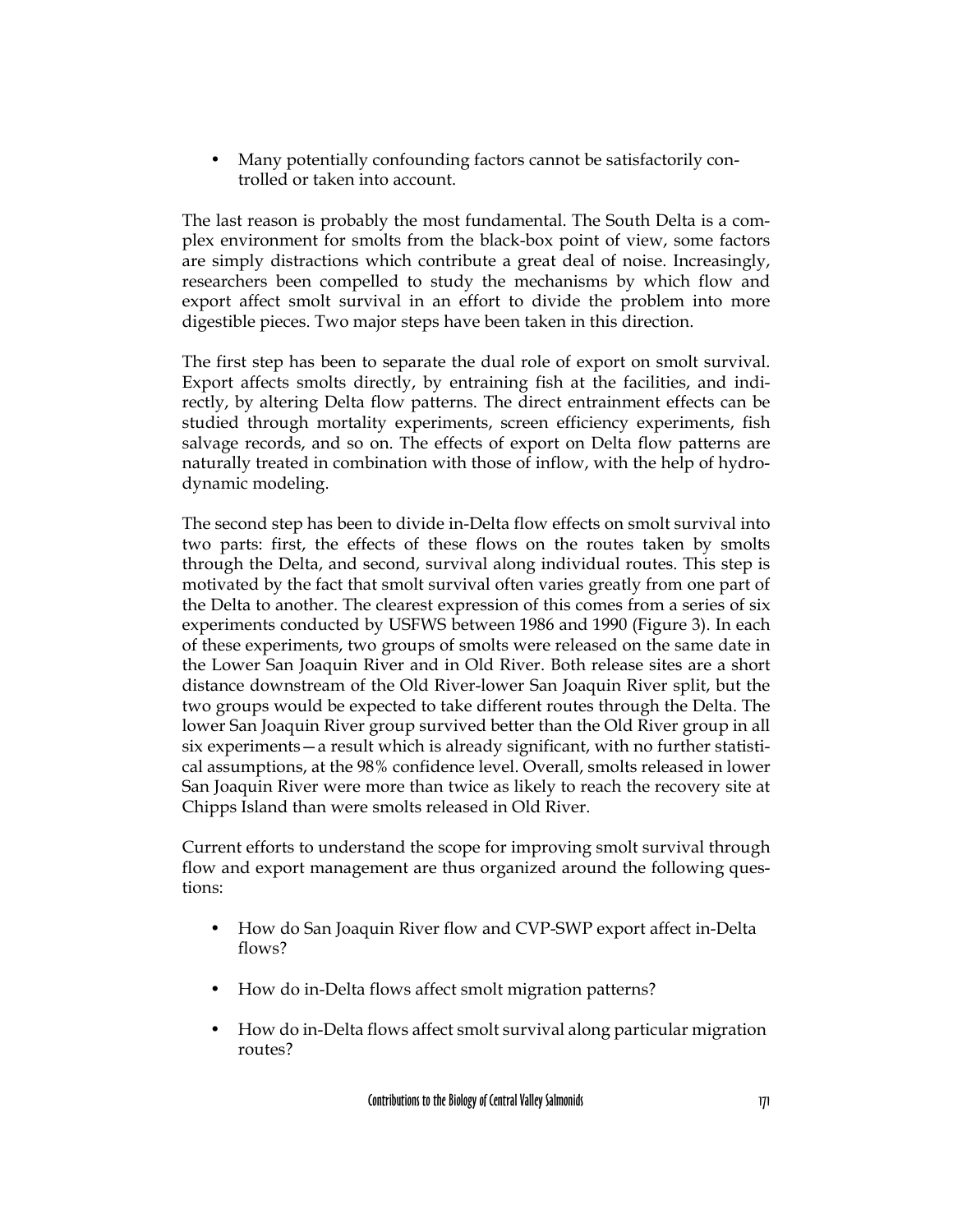

**Figure 3 Survival of smolts released in lower San Joaquin River at Dos Reis, as a multiple of the survival of smolts released in upper Old River at Stewart Road, based on recoveries in trawls at Chipps Island and in the ocean fisheries.** A value of 1x represents equal survival for both release. The survival ratio for all experiments combined was 2.14. The confidence intervals (95%) are calculated assuming that capture for each group at each location is a Poisson process and should be regarded as conservative.

#### San Joaquin River Flow, CVP and SWP Exports, and In-Delta Flows

In principle, the relationships between San Joaquin River flow, CVP-SWP export, and in-Delta flows are completely knowable, with the help of hydrodynamic models. There are several of such models in current use and more under development. Although there are important differences between these models, it may be safely said that the hydrodynamics of the Delta are understood far more thoroughly than are the effects of these hydrodynamics on Delta biota.

Two basic facts about Delta hydrodynamics important to emigrating smolts are (1) tidal flows are much larger than the tidally-averaged, or "net" flows, and (2) Old River is a principal channel through the Delta, typically receiving well over half the total flow of the San Joaquin River even in the absence of export.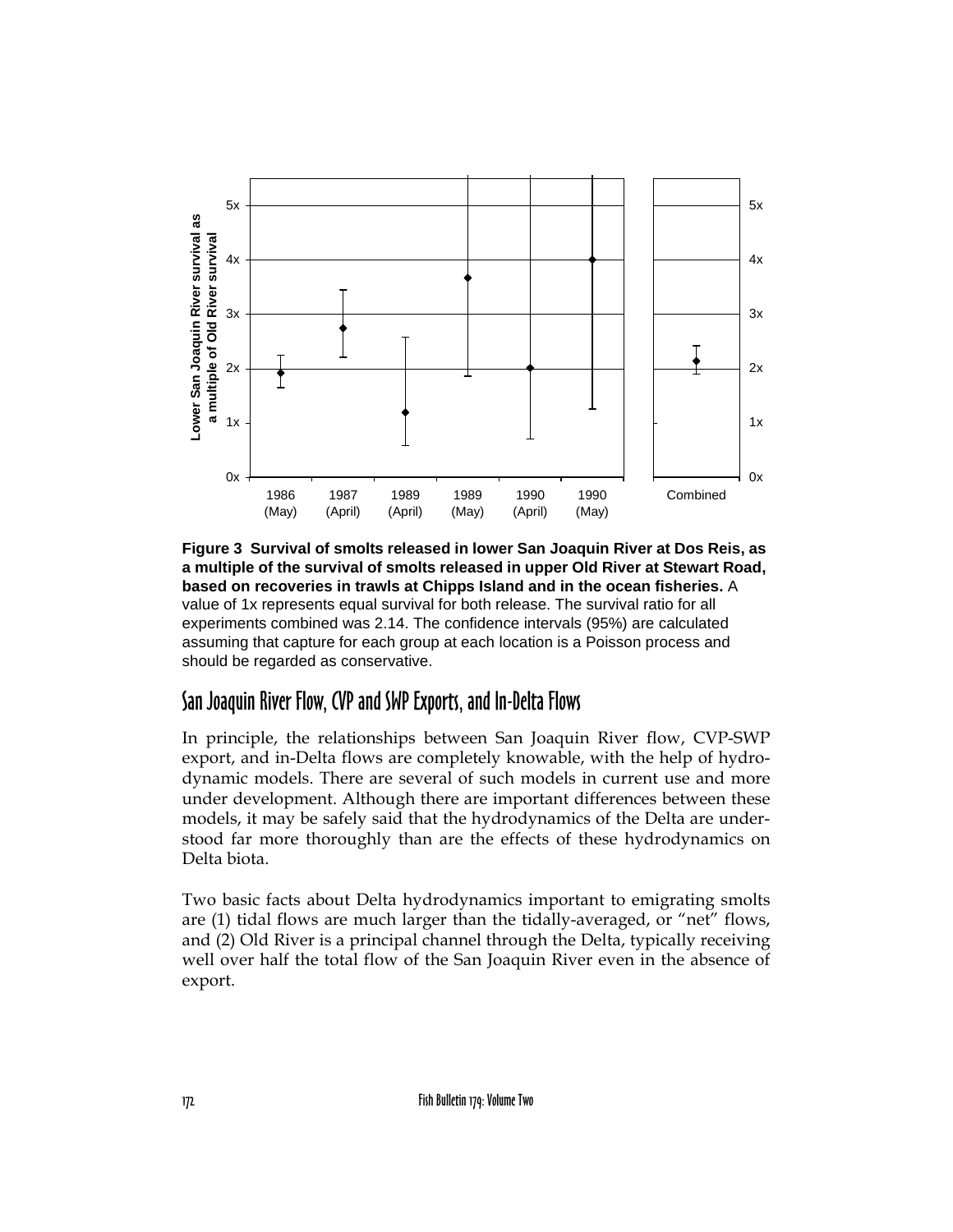It would be difficult to exaggerate the difference in magnitude between net and tidal flows. From water year (WY) 1940 through WY 1991, the average flow at Vernalis was 4,550 cfs, and the highest annual average flow over this period was 21,281 cfs (WY 1983). In the San Joaquin River near Columbia Cut and the mouth of Middle River, typical summer flows swing from roughly 50,000 cfs westward to 50,000 cfs eastward, and back again, each day (DWR 1993). At the confluence of the San Joaquin and Sacramento rivers, the typical daily excursion in each direction exceeds 300,000 cfs.

#### In-Delta Flows, Smolt Travel Time, and Smolt Migration Patterns

There is little theory available on the mechanisms by which smolts find their way through the estuary, or about how these mechanisms are affected by flow. Much of what is currently known about emigration mechanisms is negative. For example, the most straightforward model, that the movement of smolts mirrors the movement of water, has be shown to be incorrect. Smolts and water travel through the Delta at very different rates, and end up at very different places.

San Joaquin smolts pass through the Delta in a median time of 11 days, some arriving at Chipps Island as early as five days after release at the point where the San Joaquin River joins the Delta, and some taking as long as 26 days (Figure 4). This is considerably shorter than the transit time for neutrally-buoyant tracer particles, at least in hydraulic simulations. Figure 5 shows an example comparing the speed of smolt passage and the speed of tracer particles for a release made on April 4, 1987, in which 80% of the smolts were estimated to have been recovered after two weeks, but only 0.55% of the tracer particles were recovered after two months. (The estimated survival for this smolt group was atypically high, but the transit time was not. Typical survival estimates for smolts are still much larger than 0.55%.)

Not only do the tracer particles which reach Chipps Island take a long time to get there, but most of them go somewhere else. That somewhere else is the CVP and SWP pumps, at least for the hydraulic simulations available to us. Figure 6 shows that for the April 27, 1987 simulation, 77% of the tracer particles ended up at the export pumps, while only 13% of the smolts arrived there.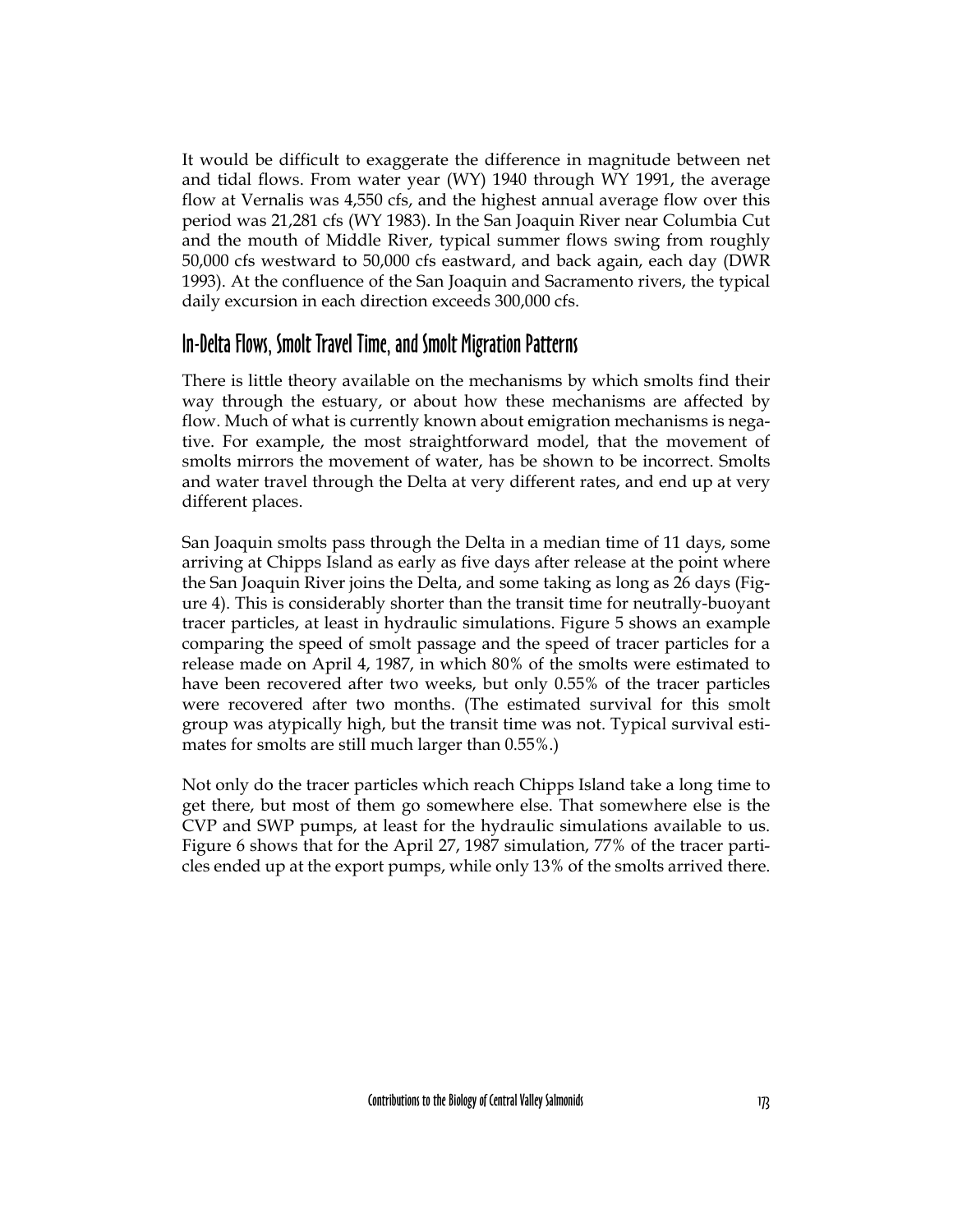

**Figure 4 Empirical pattern of smolt recovery (cumulative) at Chipps Island as a function of days after release in Merced (1989), Stanislaus (1986, 1988, 1989), and Tuolumne (1986, 1987, 1990) rivers.** The dashed (---) line indicates smoothed recovery (cumulative); the gray line indicates probability density of reaching Chipps Island based on smoothed recoveries. After release, the fastest smolts arrived at Chipps Island in five days and the slowest in 26 days. Peak recoveries occurred on the tenth day after release, and half of the fish had arrived within 11 days.



**Figure 5 Comparisons of the movements of salmon smolts and passive particles released near the head of Old River on April 27, 1987.** Cumulative recoveries at Chipps Island of smolts released at Dos Reis, and simulated mass flux past Chipps Island of tracer material released at Mossdale. The smolt recovery data have been fitted to an inverse gaussian distribution. Hydraulic simulations by Flow Science (1998).

174 Fish Bulletin 179: Volume Two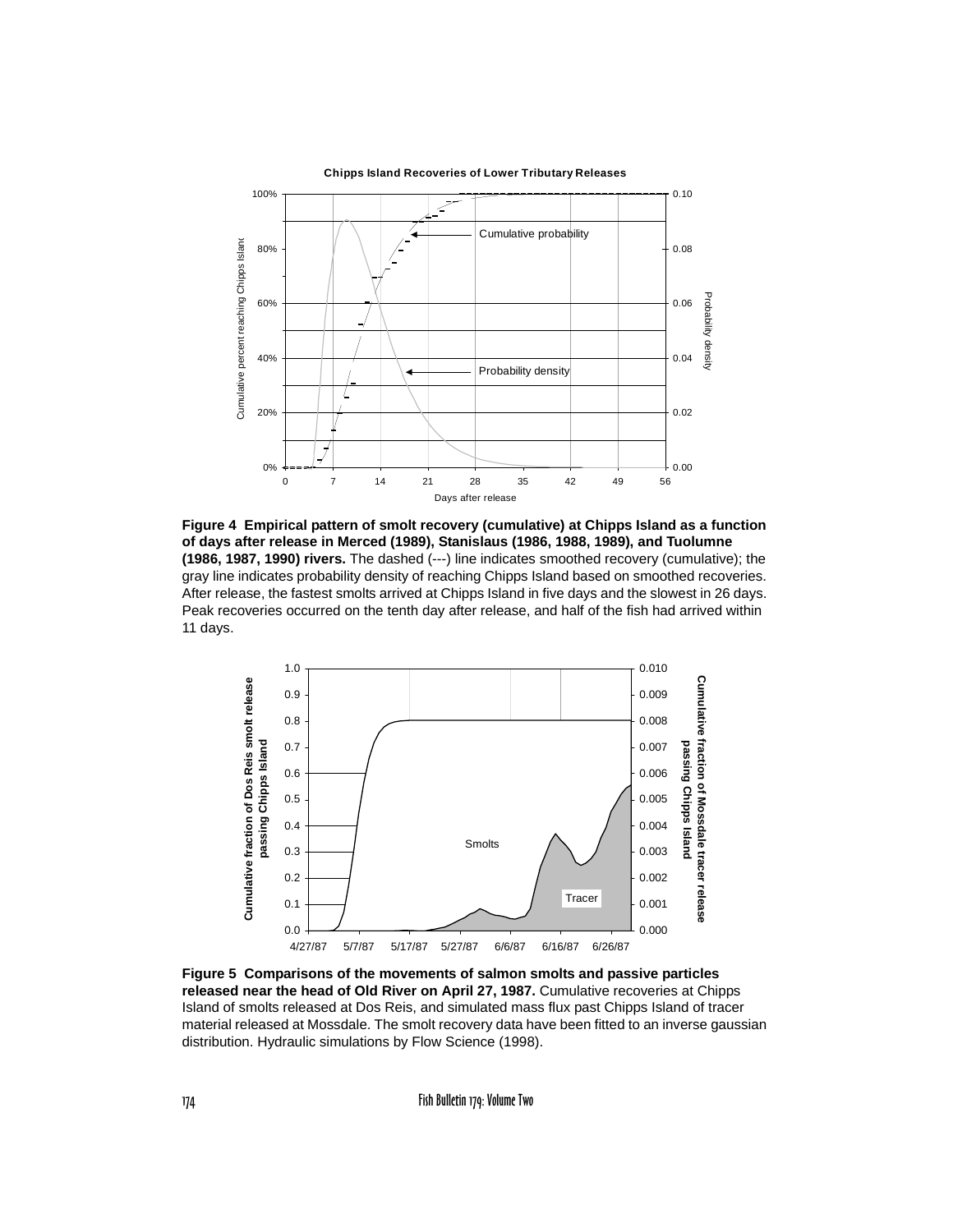

**Figure 6 Comparisons of the final destinations of salmon smolts and passive particles released near the head of Old River on April 27, 1987.** Estimated final disposition of tagged chinook salmon smolts released at Dos Reis and simulated disposition as of June 30, 1987 of tracer material released at Mossdale. For the smolts, the CVP and SWP values represent total entrainment, including estimates of screen inefficiency and mortality in Clifton Court Forebay, and the Chipps Island value represents successful emigration exclusive of release after salvage. Hydraulic simulations by Flow Science (1998).

Initially it seems intuitively reasonable that increased flows entering the Delta from the San Joaquin River at Vernalis would decrease travel times and speed passage, with concomitant benefits to survival. The data, however, show otherwise. Figure 7 (top) shows that Delta inflow has little if any effect on smolt travel time, probably because the large tidal flows swamp any passive effect of the incoming flows from the San Joaquin River, as suggested by the particle tracking results. On the other hand, Figure 7 (bottom) shows that the larger the smolts at the time of release, the shorter the travel time. This is in accordance with the striking difference between the passage time of smolts and passive particles: smolts actively swim toward the ocean, and the bigger they are the faster they do it.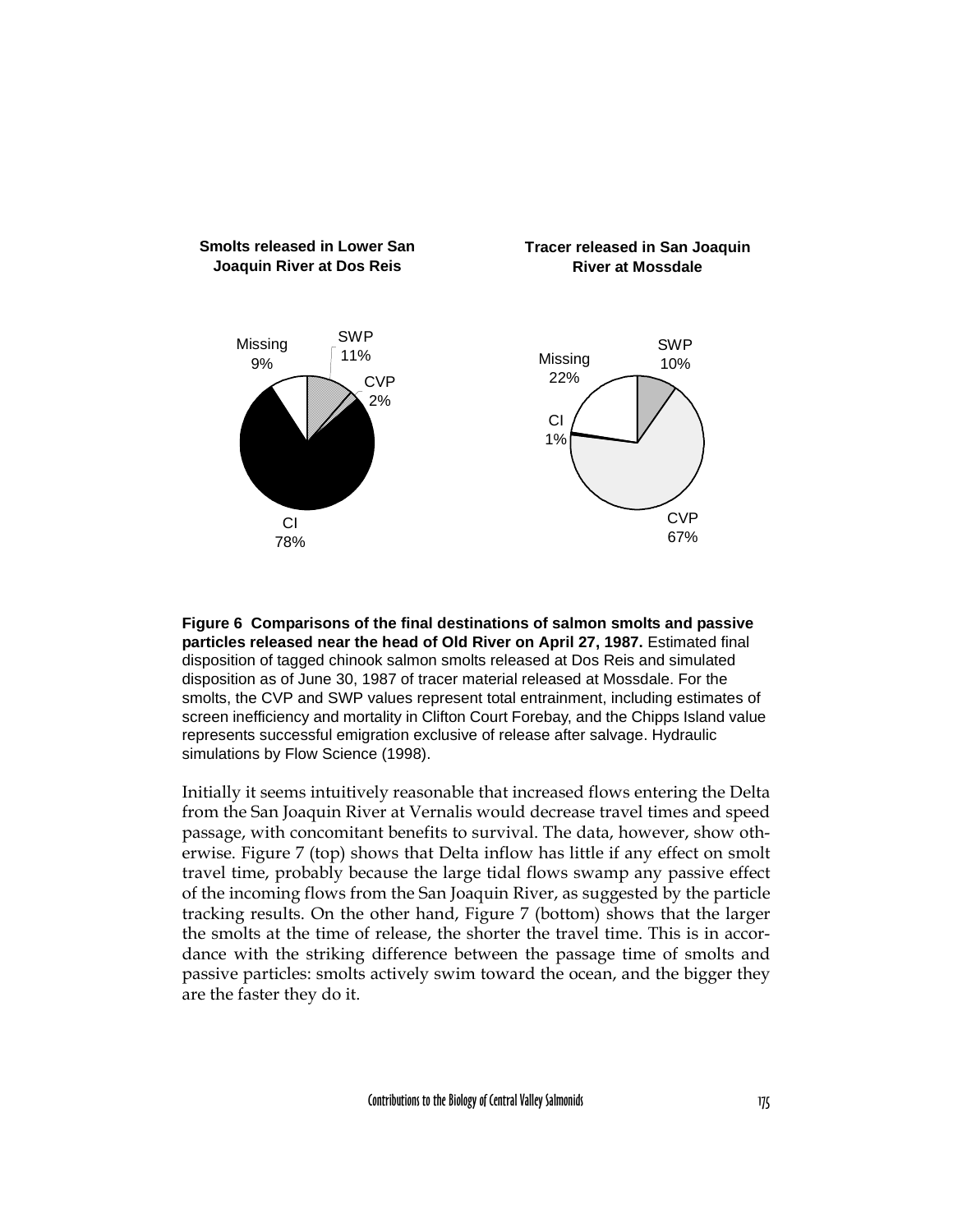

**Figure 7 Mean smolt migration times from three locations near the Old River-San Joaquin River split to Chipps Island.** The vertical ordering of the three trendlines in each plot agrees with the vertical ordering of the corresponding release locations in the legend. Top: Migration time and San Joaquin flow for the seven days following release. The regression for the Old River releases is significant only at the 90% confidence level, the other two are not significant at any acceptable confidence level. Bottom: Migration time and smolt weight at release. The regressions for both the San Joaquin and Lower San Joaquin releases are both highly significant (99% and 98% confidence levels, respectively). The regression for the Old River releases is only significant at the 90% level, but is still better than the corresponding regression with flow.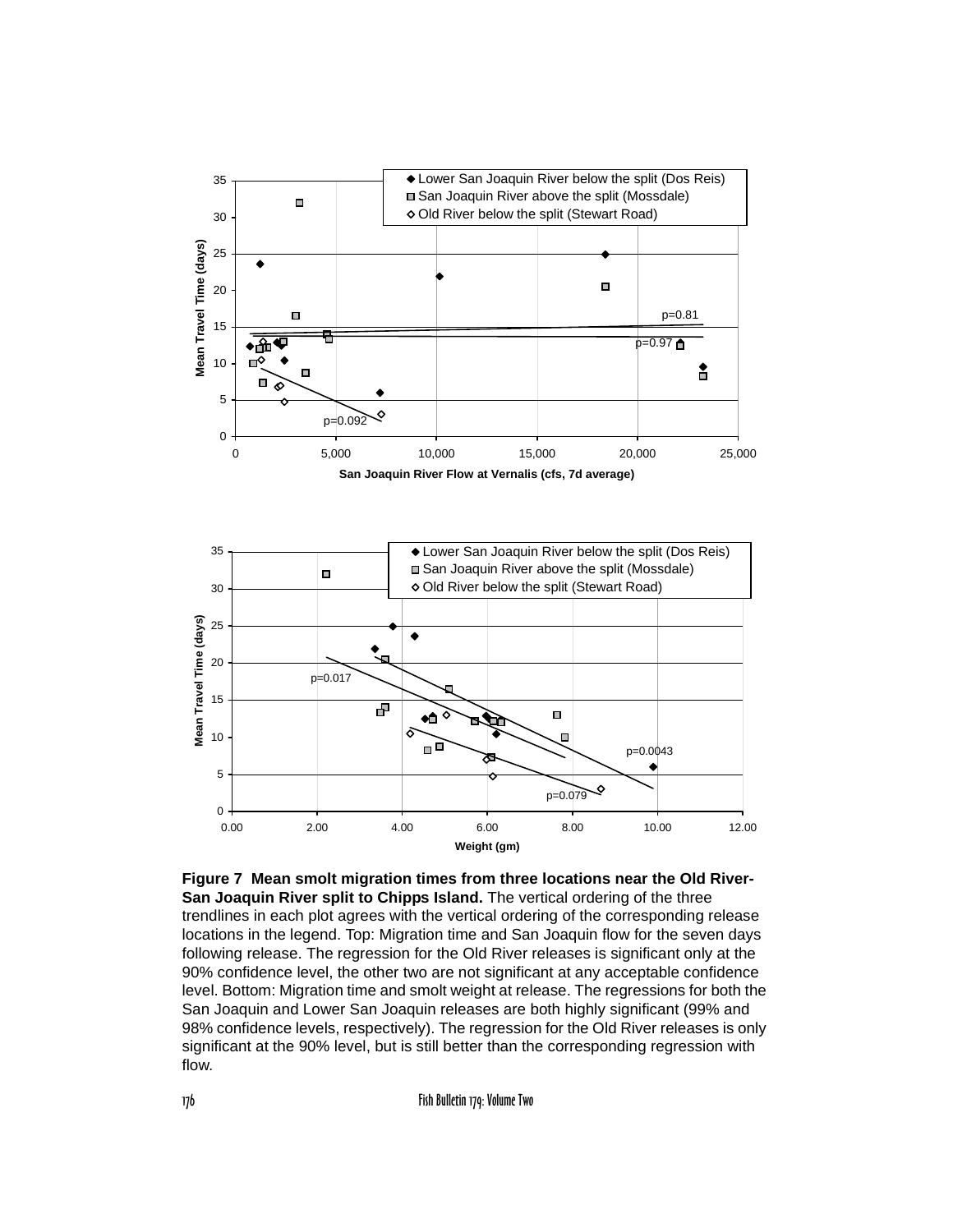#### Choice of Routes Through the Delta

When arriving at the Delta from the San Joaquin River, smolts have a choice of routes, the initial decision of which is whether to remain in the larger channel, Old River, at the point that the San Joaquin River diverges toward the north. This decision is critical to their survival, because the Old River channel soon branches into two meandering through channels (Old and Middle rivers), a number of major canals (Grant Line, Fabian and Bell, Victoria), and various dead-ends (Paradise Cut, Tom Paine Slough). The through channels and canals all deliver smolts to or near the intake structures for the CVP and SWP pumping plants.

Under conditions of no export pumping, about 60% of the water arriving via the San Joaquin River goes down the Old River channel; as pumping increases, that proportion can increase to 100% (Figure 8). If smolts simply traveled at a fixed speed relative to the water they were in, one would expect 60% or more of them to go to the pumps as well. In fact, in the few experiments that have been done, the results show an even higher percentage of the smolts go down Old River than would be expected if they simply went with the flow. Figure 9 shows the results from a series of daily trawls in the San Joaquin River and in Old River below the flow split. The results are expressed as the number of naturally migrating smolts captured per  $10,000 \text{ m}^3$  of water sampled. If the smolts were simply following the flow, their concentrations in the two rivers would be identical. In fact, most of the daily data points occur well above the line of equal concentration, showing a higher concentration of smolts in Old River.



**Figure 8 Percentage of net flow (calculated from 1986 DWR net flow equations) in the San Joaquin River at Vernalis flowing into Old River.** At least 59% of the flow goes into Old River at any Vernalis flow, but as much as 100% can flow into Old River if Delta pumping is high.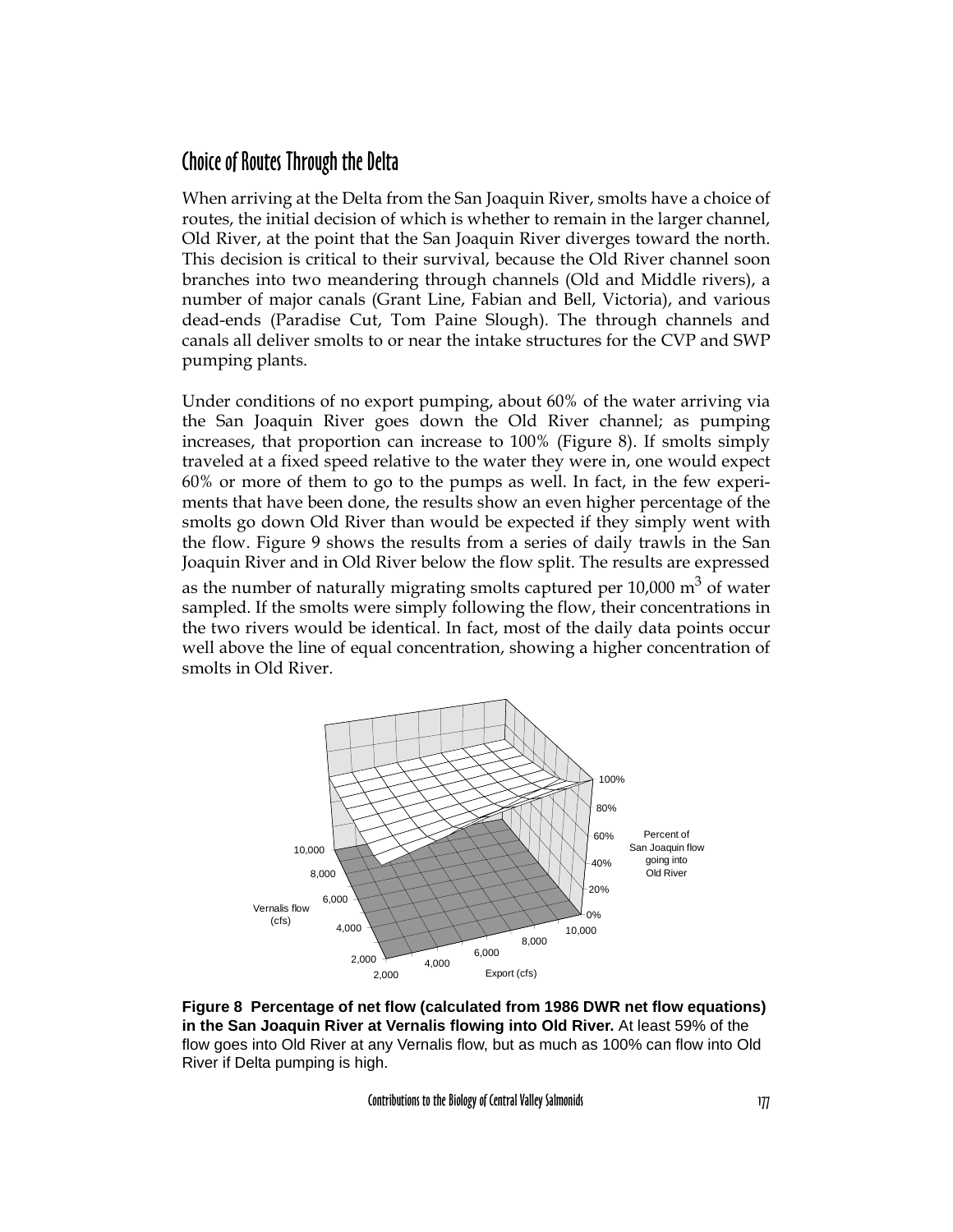



#### In-Delta Flows and Smolt Survival

Most of the USFWS CWT experiments in recent years have attacked the problem of relating survival along a given migration route to Delta hydrodynamics. In these experiments, two basic migration routes are recognized: down Lower San Joaquin River (past Stockton), or down Old and Middle rivers (past the export pumps). Delta hydrodynamics are represented by calculated net flows in Lower San Joaquin River at Stockton, and in Old River between its head and the split with Middle River, respectively.

This work has so far been inconclusive. There is a significant  $(P = 0.049)$  correlation between survival in Lower San Joaquin River and San Joaquin flow at Stockton. This relationship is no better (or worse) than that with San Joaquin flow at Vernalis, and thus sheds little light on what the underlying mecha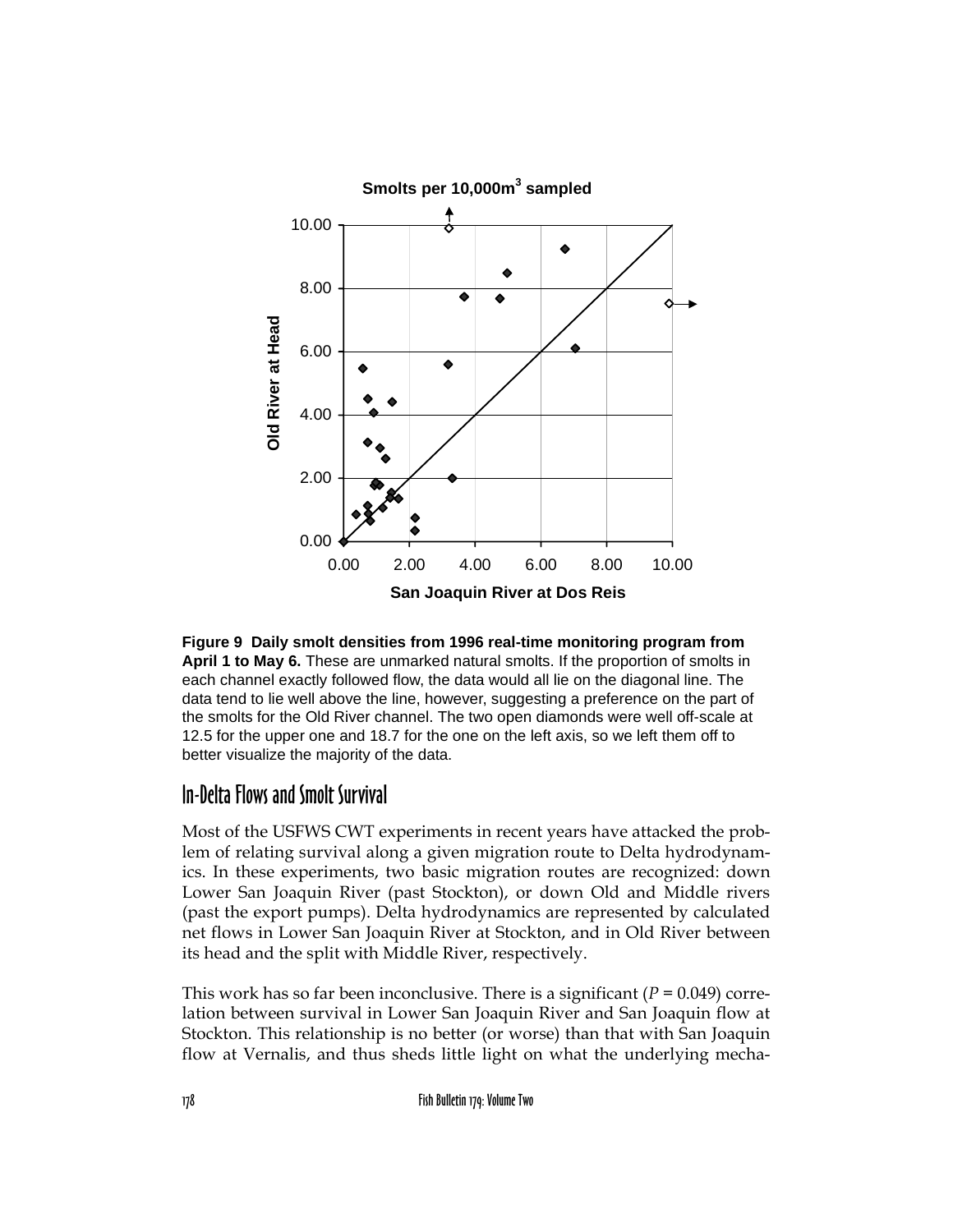nisms for such a relationship could be. There is no empirical correlation at all between survival in Lower San Joaquin River and the rate of CVP-SWP export.

Results so far on survival in Old River have been even more unsatisfactory. Taken at face value, multiple regression of survival vs. flow in Old River and CVP-SWP export leads to the conclusion that increased export would improve smolt survival along this route (presumably an artifact of the strong contribution of export to Old River flow). As with the Lower San Joaquin River, the problem is that the degree of scatter, and lack of good controls, makes interpretation difficult.

Beginning in 1997, major changes have been made to the design of South Delta CWT experiments. These changes are expected to result in higher recapture numbers (leading to more precise estimates of survival), better control of flow and export conditions during individual experiments, and some degree of statistical design in the combinations of flow and export to be tested. It is too soon to tell whether these improvements will lead to a clearer understanding of the effects of flow and export on survival, but results so far are encouraging.

#### Vernalis Flows and Smolt Survival

Figure 10 shows the relationship between the USFWS smolt survival index for CWT tagged fish and the flows in the San Joaquin River at Vernalis, just before the flow split between the lower San Joaquin River and Old River. Shown on the figure is a simple linear regression and the 95% confidence intervals. The data points are grouped in the regions of moderately low flow and quite high flow, with no data at all between 11,000 cfs and 18,000 cfs. The flows over 18,000 represent periods when the tributaries are spilling from the dams, and are essentially at flood stage; such conditions are probably very important to fish, but cannot be provided on demand by reservoir operators. When only the data below 10,000 cfs are considered, there appears to be a negative relationship between flow and smolt survival.

There are two ways to think about these data. One school believes that there is, in fact, a linear positive relationship between flow and smolt survival and that, on average, one could expect to get a survival improvement through the Delta corresponding to the slope of the regression line in Figure 10. The other school suspects that different mechanisms are at work at flood flows than low or moderate ones, and there is little reason to believe that altering flows within the lower range will have much effect on smolt survival through the Delta. Data from the middle range of flows will help, but the data are very scattered and factors other than flow are obviously influential.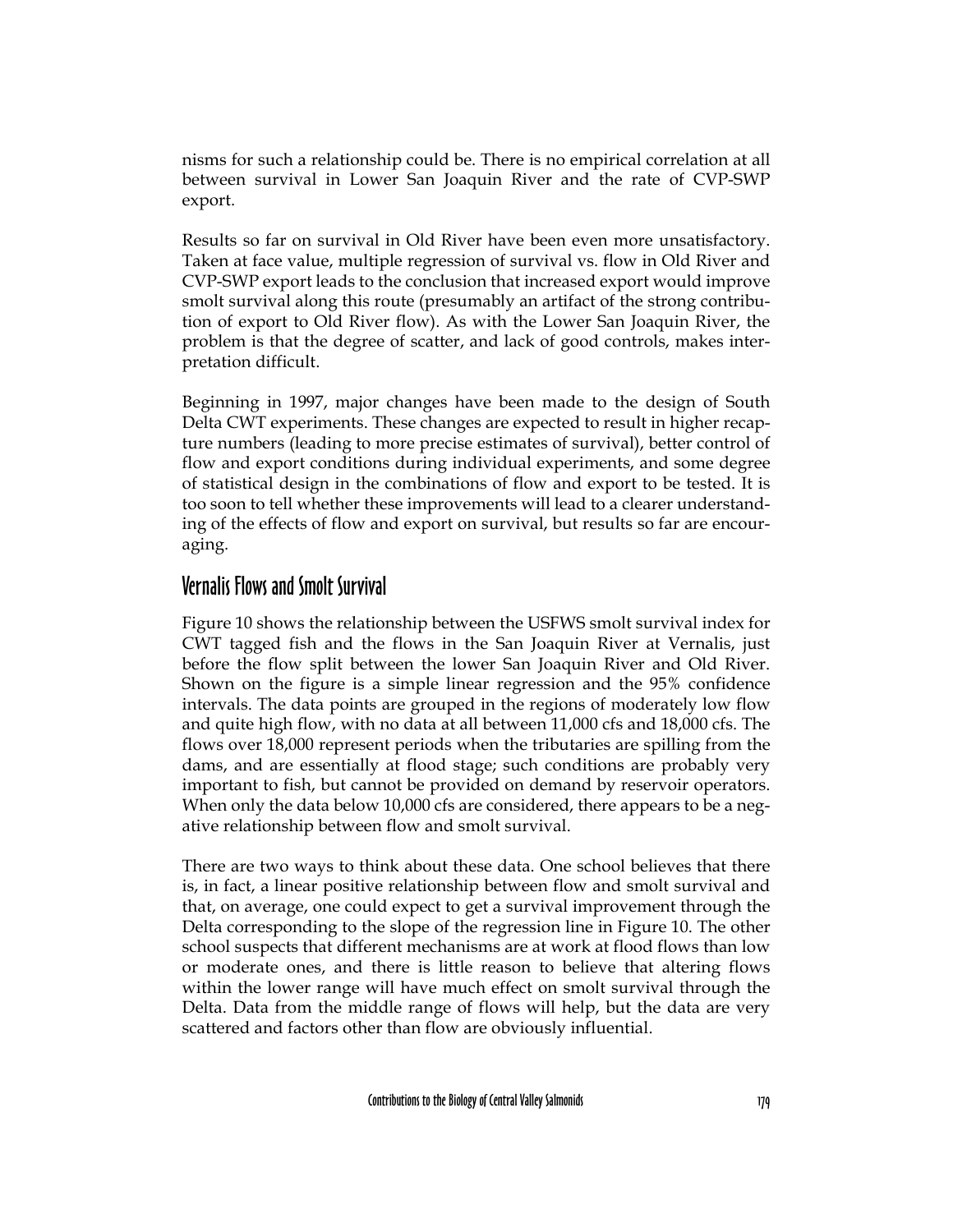

**Figure 10 USFWS smolt survival index for tagged smolts released in the lower San Joaquin River at Dos Reis and average flow in the San Joaquin River at Vernalis over the 10 days following tag release.** Fitted regression line and envelope of 95% confidence region for fitted line are shown.

#### Vernalis Flows and Escapement

Another way to look at the effects of flow at Vernalis is to examine the escapement as a function of flows when the escapees were smolts. Figure 11 shows such a result, based on the simplifying assumptions that all adults returned 2.5 years after their emigration as smolts and that in every year there were the same number of smolts. The results are similar to those for the smolt survival relationship with Vernalis flow, but with considerably more data and consequently, with narrower confidence limits. As with the smolt data, there is a clear relationship when high flows are included in the analysis, but at flows below 10,000 cfs there is very little correlation between flows at Vernalis and escapement, and there is a very large amount of scatter in the data. The scatter is undoubtedly partly attributable to failure of the two assumptions, but efforts to correct for these assumptions have not been particularly successful, so there are likely to be other issues as well.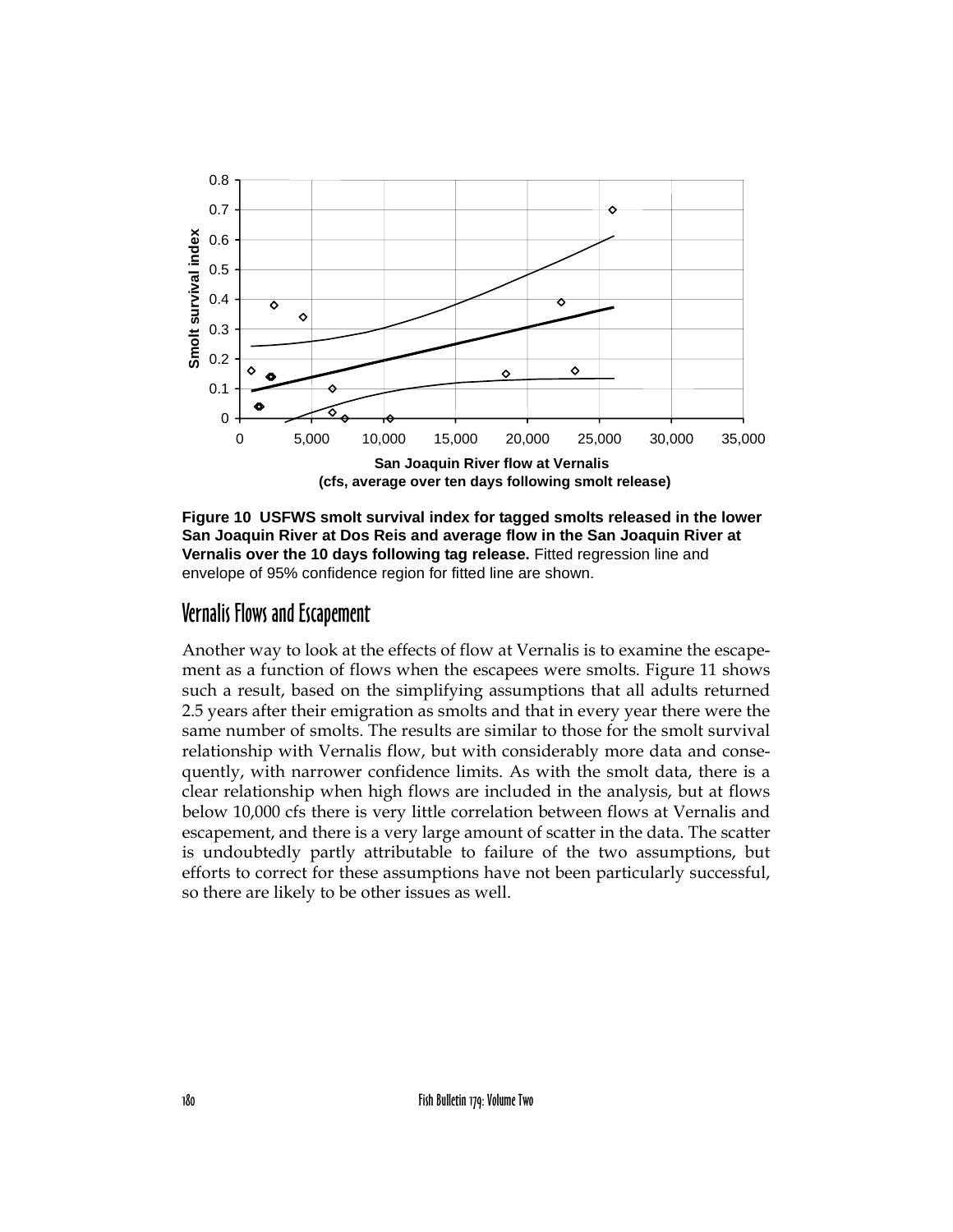

**Figure 11 Total escapement to San Joaquin tributaries, 1951 through 1996, and spring flow in the San Joaquin River at Vernalis 2.5 years earlier.** Fitted regression line and envelope of 95% confidence region for fitted line are shown.

### **Conclusions**

Smolt survival through the Delta may be influenced to some extent by the magnitude of flows from the San Joaquin River, but this relationship has not been well quantified yet, especially in the range of flows for which such quantification would be most useful. Salvage records show clearly that exportrelated smolt mortality is a major problem, but no relationship between export rate and smolt mortality, suitable for setting day-to-day operating levels, has been found. Survival measured in the Delta using paired releases of tagged smolts shows a twofold better survival for individuals that travel past Stockton via San Joaquin River rather than past the export facilities via Old River. Since more than 60% of the smolts usually go down Old River, any measure that decreased this percentage would be expected to benefit smolts, however such a benefit has yet to be demonstrated empirically.

In general, current methods used to explore smolt survival in the Delta have not succeeded in clarifying basic technical and biological issues. Some of these methods are contributing useful information, but very slowly. New kinds of studies are needed, focussed on fundamental questions of salmon biology and survival methods, and designed with more concern for issues of statistical power and refutability.